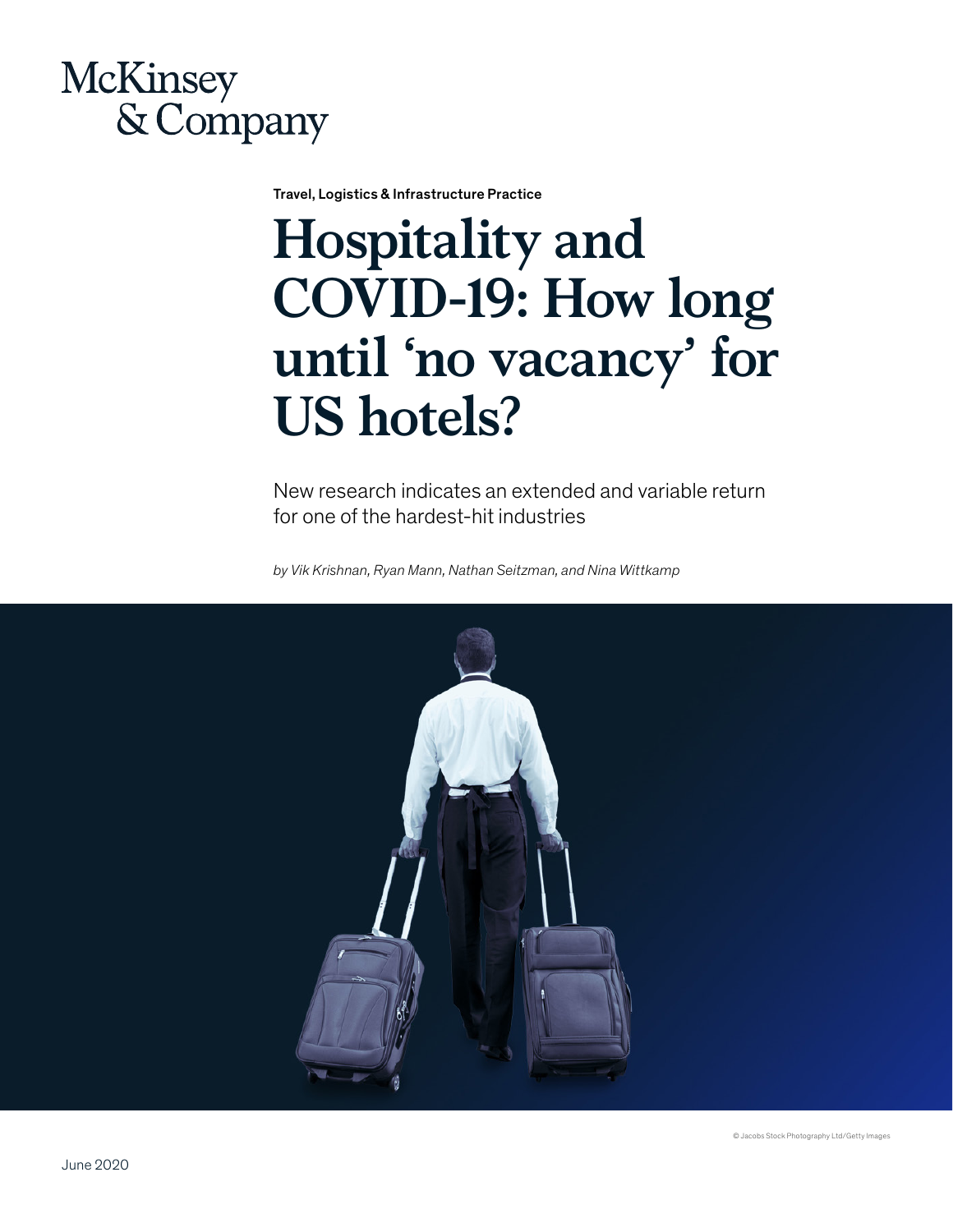#### COVID-19 has affected every sector across

the globe, and the hotel industry is among the hardest hit. Our research suggests that recovery to pre-COVID-19 levels could take until 2023—or later. Investors are providing similar views of hotel companies' prospects, as seen in the underperformance of US lodging real estate investment trusts (REITs). Like so many industries, hospitality will also see both subtle and substantial shifts in the post-pandemic era. Some are already apparent today.

In this article, we will examine a set of recovery scenarios for US hotels, including differing return and recovery timelines for hotels ranging from luxury to economy segment. On the consumer side, we will look at what guests say will make them feel safe when traveling, including contactless check-ins and check-outs, and an added emphasis on hygiene. And we will review the factors affecting the initial return of travel in the domestic business and leisure segments.

### **Today: High vacancy**

COVID-19 is a challenge to both our lives and livelihoods. The crisis is unprecedented and moving quickly, yet still deeply uncertain.

To put parameters around that uncertainty, our colleagues created nine potential scenarios for recovery of national economies, based on the extent to which the pandemic spread is controlled, as well as the effectiveness of economic policies intended to counter the effects of quarantine (Exhibit 1).

Our recent survey of 2,000 global business executives found that scenarios A3 and A1 are seen as most likely. Each scenario has distinct implications. A3 projects GDP recovery as early as 2021. The more conservative A1 projects a delay in GDP recovery until 2023.

On the hotel front, we analyzed the longterm historical relationship between industry performance and economic data. There is variation

across chain scales (from luxury to economy), but we found the strongest relationship between changes in revenue per available room (RevPAR) and the unemployment rate. Based on this relationship, we used the unemployment rate projections from our colleagues to set a baseline for hotel performance. We then adjusted the baseline to account for additional impacts of COVID-19, factoring in the likely length of shelter-in-place restrictions, changes in company travel policies, consumer sentiment and willingness to travel, and structural changes to demand, such as videoconferences instead of in-person events.

In scenario A3, the virus's spread is contained, and the economy recovers slowly, revenue per available hotel room (RevPAR) falls by 53 percent in 2020, and returns to very near pre-crisis levels in 2022 (Exhibit 2).

In A3, travel restrictions are lifted for most domestic travel in June 2020 and some international travel in July 2020. In this scenario, it will take six months after restrictions are lifted before buying behavior is based on economic, rather than health-related factors driven by effective, at-scale treatment and/ or availability of vaccinations. A3 also assumes limited structural, long-term impact on demand from visiting family and relatives (VFR) and leisure travelers, though transient business travel and groups are reduced by 5 to 10 percent.

A1 is more dire: this scenario presents a sustained, systemic shock for hotels. Recovery to something like 2019's level does not occur until beyond 2023. RevPAR falls by 60 percent in 2020, and only recovers slightly in 2021.

# **Economy class is faring better than others**

Many US hotels are closed, especially luxury hotels. Occupancy rates show what's happening. In early May, occupancy was less than 15 percent for luxury hotels and around 40 percent for economy.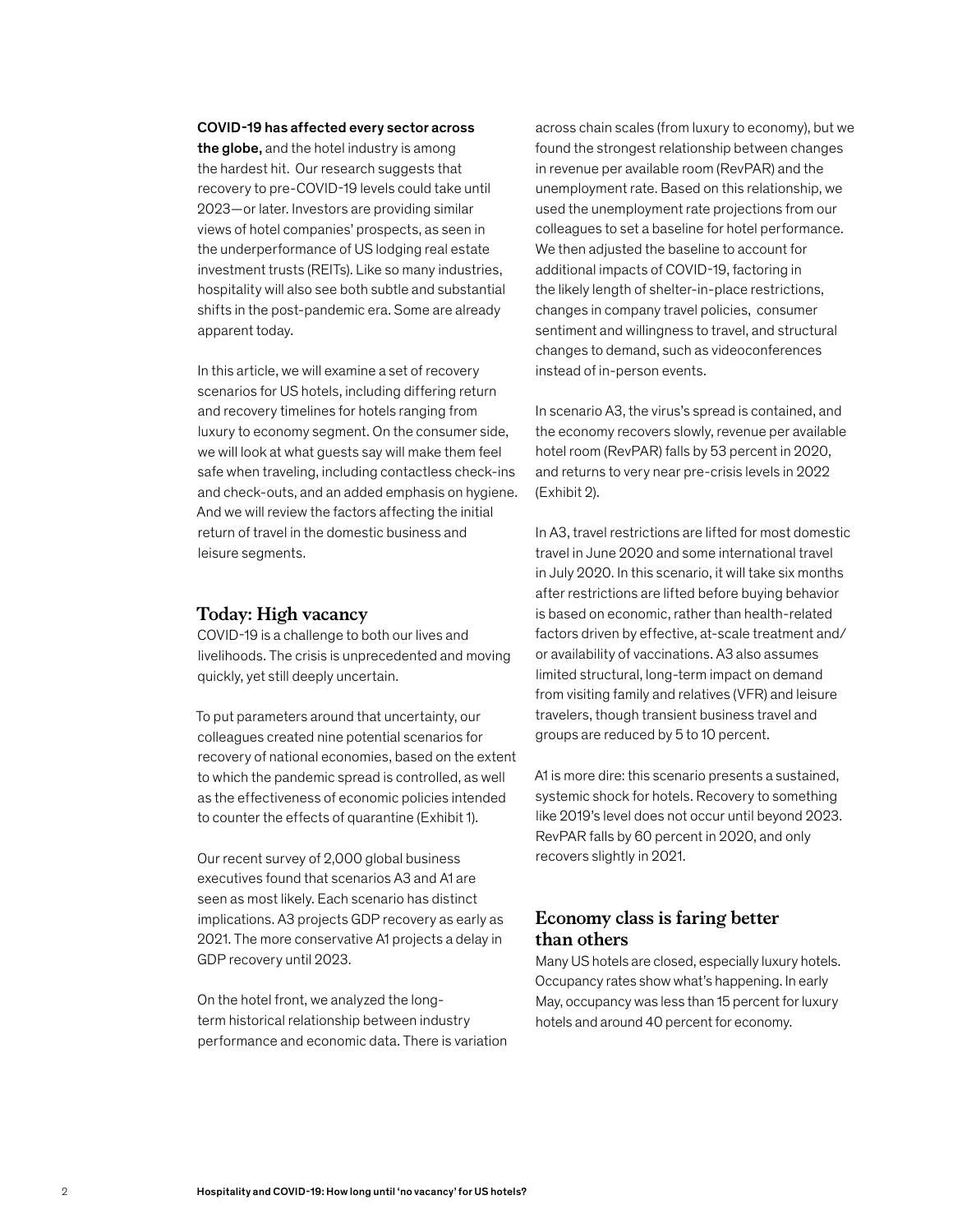# **Executives are zeroing in on two possible scenarios about the shape of the COVID-19 crisis in the world and the United States.**



GDP impact of COVID-19 spread, public-health response, and economic policies

Worse  $\begin{picture}(18,14) \put(0,0){\line(1,0){18}} \put(1,0){\line(1,0){18}} \put(1,0){\line(1,0){18}} \put(1,0){\line(1,0){18}} \put(1,0){\line(1,0){18}} \put(1,0){\line(1,0){18}} \put(1,0){\line(1,0){18}} \put(1,0){\line(1,0){18}} \put(1,0){\line(1,0){18}} \put(1,0){\line(1,0){18}} \put(1,0){\line(1,0){18}} \put(1,0){\line(1,0){18$ Speed and strength of recovery depend on whether policy moves can mitigate self-reinforcing recessionary dynamics (eg, corporate defaults, credit crunch)

#### Most likely scenario, % of respondents



 Note: Figures may not sum to 100%, because of rounding. Source: McKinsey survey of global executives, n = 2,079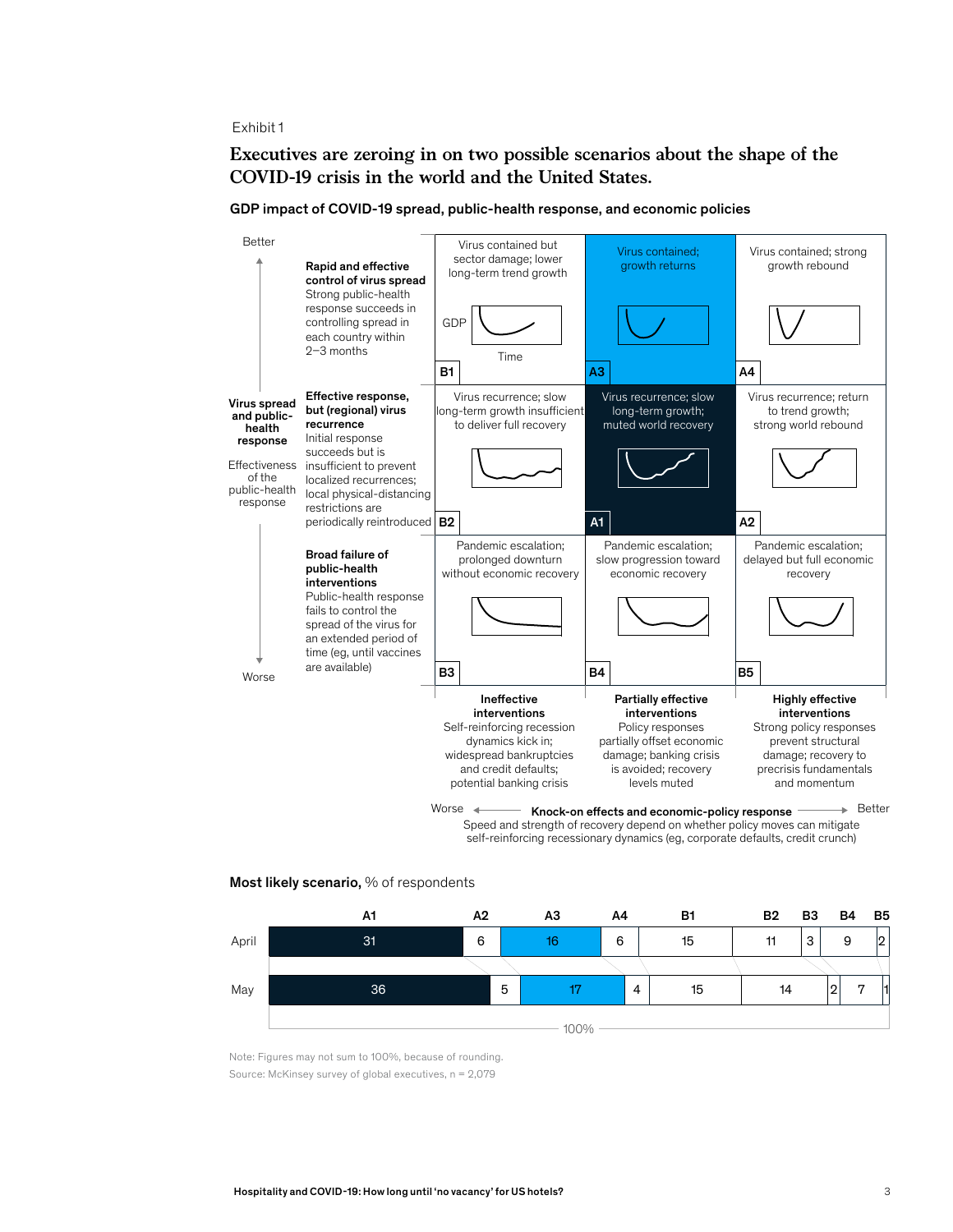## **In the worst-case scenario, US hotel revenue per available room will be down 20 percent by 2023.**



Looking ahead, we expect economy hotels to have the fastest return to pre-pandemic levels, and luxury and upper upscale hotels to have the slowest (Exhibit 3). That's in part because economy hotels are better able to tap segments of demand that remain relatively healthy despite travel restrictions, including truck drivers and extended-stay guests.

Operating economics are also significant: economy hotels can stay open at lower occupancy rates h than other chain scales. In all hotels, revenue is a function of average daily rate, number of rooms, and occupancy—plus food and beverage where available. Costs are threefold: variable (with revenue); semi-fixed (may be eliminated if hotel suspends operations); and fixed. For owners considering suspending operations, variable and semi-fixed costs are factors, since fixed costs don't change, no matter what.

Our analysis indicates that to cover variable and semi-fixed costs, luxury hotels conservatively need occupancy rates 1.5 times greater than economy hotels. Many economy hotels can further reduce

their variable and semi-fixed costs, especially if they use family labor. Many luxury hotels, on the other hand, require more than 100 employees to operate.

Better demand and lower operating costs suggest that economy hotels will recover faster. That would be consistent with what we've seen in past crises. But there will likely be pockets of resilience and recovery across the market. We are already hearing stories about hotels that are sold out for Labor Day weekend. Similarly, there could be air pockets in otherwise solid chain scales. Hotels reliant on meetings, incentives, conferences, and events (MICE) revenue could face deep shortfalls. Owners will need to monitor bookings carefully, to distinguish between one-off blips in growth and a sustained recovery.

## **Investors are pessimistic**

While publicly traded hotel companies have done much worse than the broader market—bottoming out at a 60 percent share price decrease, 25 percentage points below the S&P 500—lodging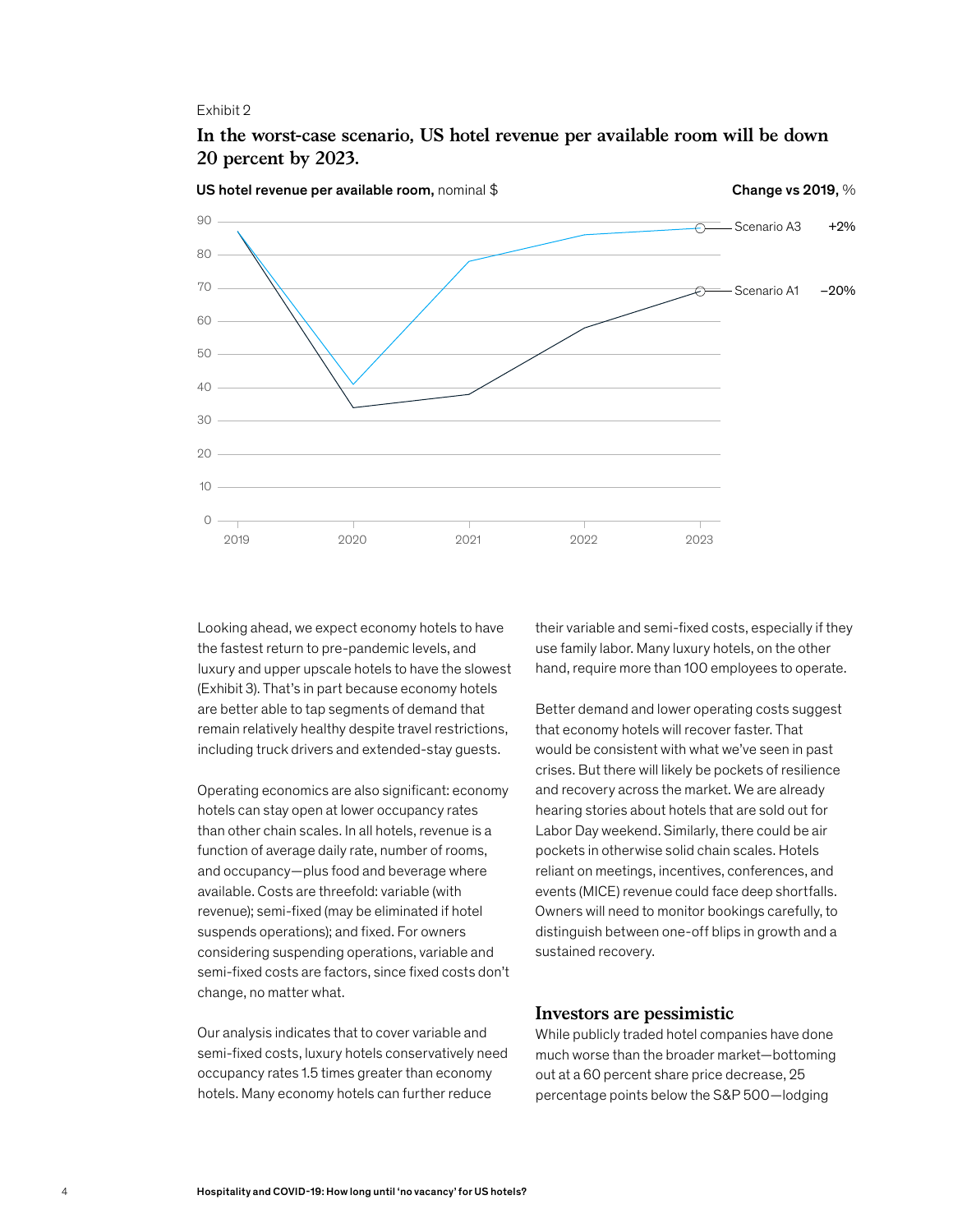## **In scenario A1, the RevPAR of luxury hotels is slowest to return.**



Scenario A1 US hotel revenue per available room, by chain scale, index, Jan 2019 = 100

REITs, which make up a large portion of publicly traded hotel groups, have fared even worse. Midcap REIT share prices have fallen as much as 70 percent since January 1, and some small-cap funds have fared even worse. That's driven by the structure of the REIT, a pass-through vehicle required to pay out 80 to 90 percent of its net income as shareholder dividends. Shareholders' confidence in REITs has fallen, as many assume that with component properties hit hard, REITS will not be able to pay dividends, their primary value proposition.

Investors are distinguishing among REITs in a few ways, including debt structure and balancesheet resilience, geography, and the chain scale of the lodging portfolio. Larger REITs are retaining shareholder confidence, for two reasons: most have more liquidity (cash, mainly) with which to cover fixed costs, and larger REITS tend to be less leveraged than smaller REITs.

# **The road to recovery: Making the hotel experience safe**

When asked what it would take to get them to travel again, most US leisure travelers want additional health and safety measures, according to the

McKinsey Consumer Leisure Travel Survey, which surveyed 3,498 travelers from five countries in April 2020 (Exhibit 4).

No one measure, however, satisfies those queried. Survey participants were asked to select all the answers that applied, and respondents said, essentially, "yes"—they do not distinguish among the safety measures, and think these all are more or less valuable.

As they ponder those results, many hotels are wondering what steps to take, in what order, to make their properties safe, and demonstrate that to reluctant customers. Some answers may be emerging from China, the first nation affected by the crisis, and the first one to start coming out of it. Leading Chinese hotels are deploying a range of health and hygiene measures that may be helpful as examples.

Some Chinese hotels are fine-tuning their booking tools to remind customers about the restrictions in place, and hotels follow up with guests about those before they arrive. Upon check-in, some hotels require guests to provide proof (via a QR code) that they have not been in contact with infected people. Some also measure guests' body temperature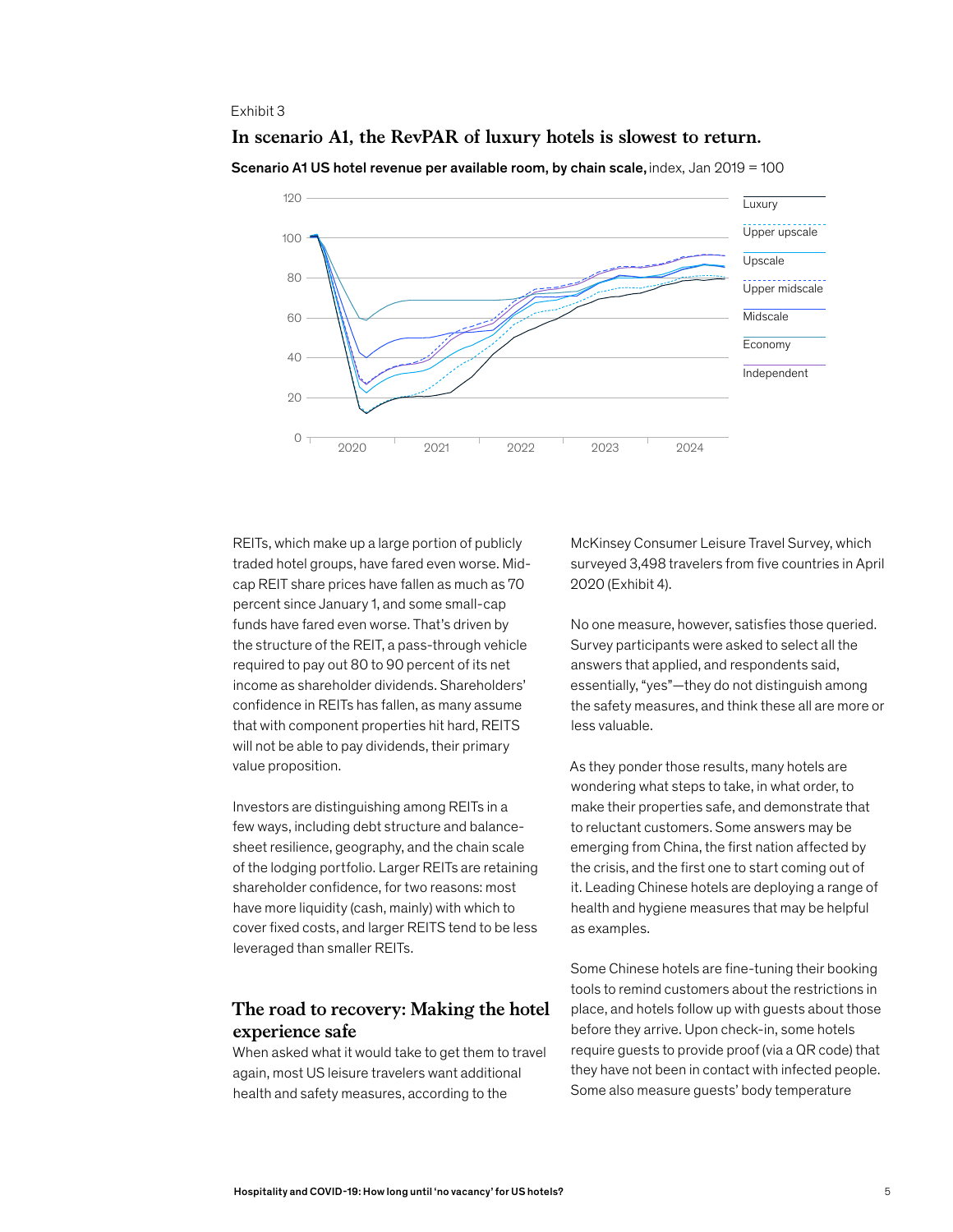# **Intense room cleaning is a top action that survey respondents would like to see from hotels to protect guests.**

Actions hotels could take to help protect guests from coronavirus,<sup>1</sup> % of respondents



1 Question: What are the actions that hotels could take to help protect guests from coronavirus that would make you more likely to stay at a hotel for leisure?

Source: McKinsey Consumer Leisure Travel Survey; surveys conducted Apr 10–30, 2020

several times: at check-in, anytime they enter and exit the hotel during their stay, as well as upon their checkout. For Western hotels to adopt the same standards would of course require changes in government policy and public-health approaches.

Chinese hotels have also instituted new cleaning processes. Some leading chains have also added touchless or contactless elements to the customer experience, including contactless checkouts via app or email, and robots to deliver food, beverages,

and the like. Some operators are limiting food and beverage options to prepackaged meals, to be consumed inside guests' rooms versus common restaurant or bar areas. Additional hotel amenities like gyms, spas, and laundry facilities may be closed. At the same time, many Chinese hotels have increasingly targeted their offerings toward the local population and those traveling within short distances—for example, by offering meal plans for locals, or weekend getaways for those who want to spend time outside the city or their apartments.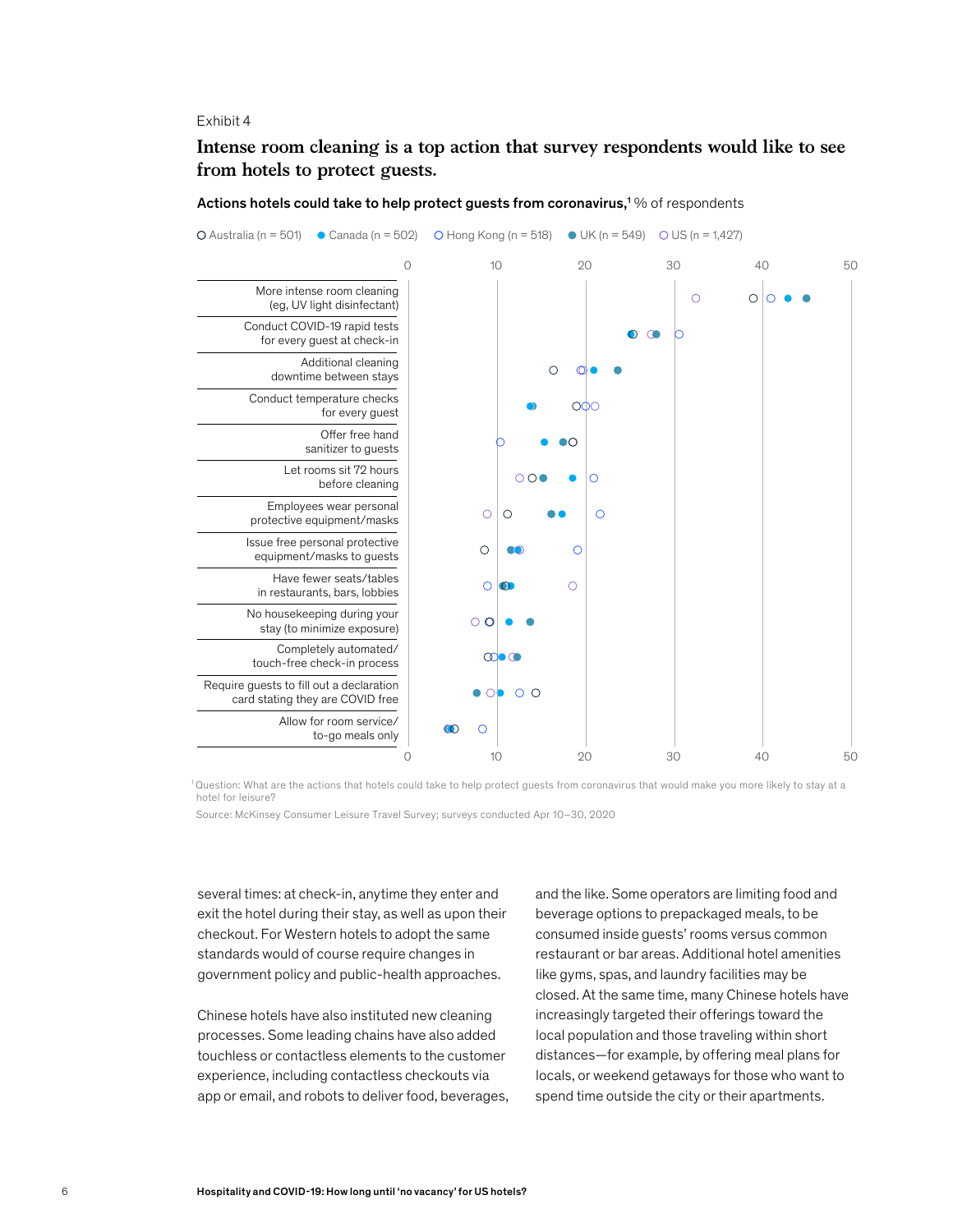See "The way back: What the world can learn from China's travel restart after COVID-19" to read how hotels are testing and learning to see what's effective all along the customer journey, from prebooking through checkout.

## **Implications for travel and hospitality**

Travel will return. But the recovery will likely take longer than in other industries, and will vary across segments. Business and leisure travel will return at different paces, as will domestic and international travel. What's certain is that the next normal will be marked by structural shifts, especially around customer expectations for hygiene and flexibility.

For business travelers, demand will likely come back unevenly. Essential travel will differ by industry. According to executives and chief human resources officers in North America, interviewed in April 2020 across an array of industries, every one of their companies is using technology as a substitute for nonessential travel. Most expect that certain types of travel—like internal meetings—will never fully return to pre-COVID-19 levels.

Companies say they plan to turn off their travel restrictions in phases, and are developing decisionmaking processes and more agile travel policies to account for safety before authorizing travel. Clientfacing visits such as site visits and sales calls are likely to return first. Day trips and self-drive travel are likely to return earlier since physical-distancing measures, exposure, and risk will be more manageable. Conferences and industry events will likely be the last to return.

In leisure, we expect that travel to visit friends and relatives will return first, likely by car. Travel restrictions combined with economic uncertainty will likely translate into a higher share of domestic and close-to-home travel. Longer international leisure trips will be slow to return, and travelers will expect greater flexibility in cancelation and change fees. The recovery may include extremely short planning cycles driven by gradual lifts of the travel restrictions and very short booking windows as travelers monitor the situation.

Recent trends in China may offer a glimpse of the weeks ahead for US travelers. As domestic travel in China slowly returns, cautious travelers prefer to stay close to home, either driving or taking trains to regional destinations (Exhibit 5).

#### Exhibit 5

**In China, top travel spots are shifting from traditional long-haul destinations like Sanya to city-break ones such as Shanghai.**



#### Top 10 travel destinations for Labor Day 2019 and 2020

#### Key insights

- Top 3 destinations in 2020 are Shanghai, Guangzhou, and Beijing, all tier-1 cities with large local populations
- Sanya, Xiamen, and Zhuhai-all listed in 2019 but do not appear on 2020 list—are seaside vacation destinations that are usually connected by flight
- New destinations emerge in 2020, like Nanjing and Changsha, which can easily be connected by high-speed rail or highway

Source: "2020 Labor Day Travel New Trends Forecast," Ctrip; "2019 Labor Day Travel Trends Forecast," Ctrip